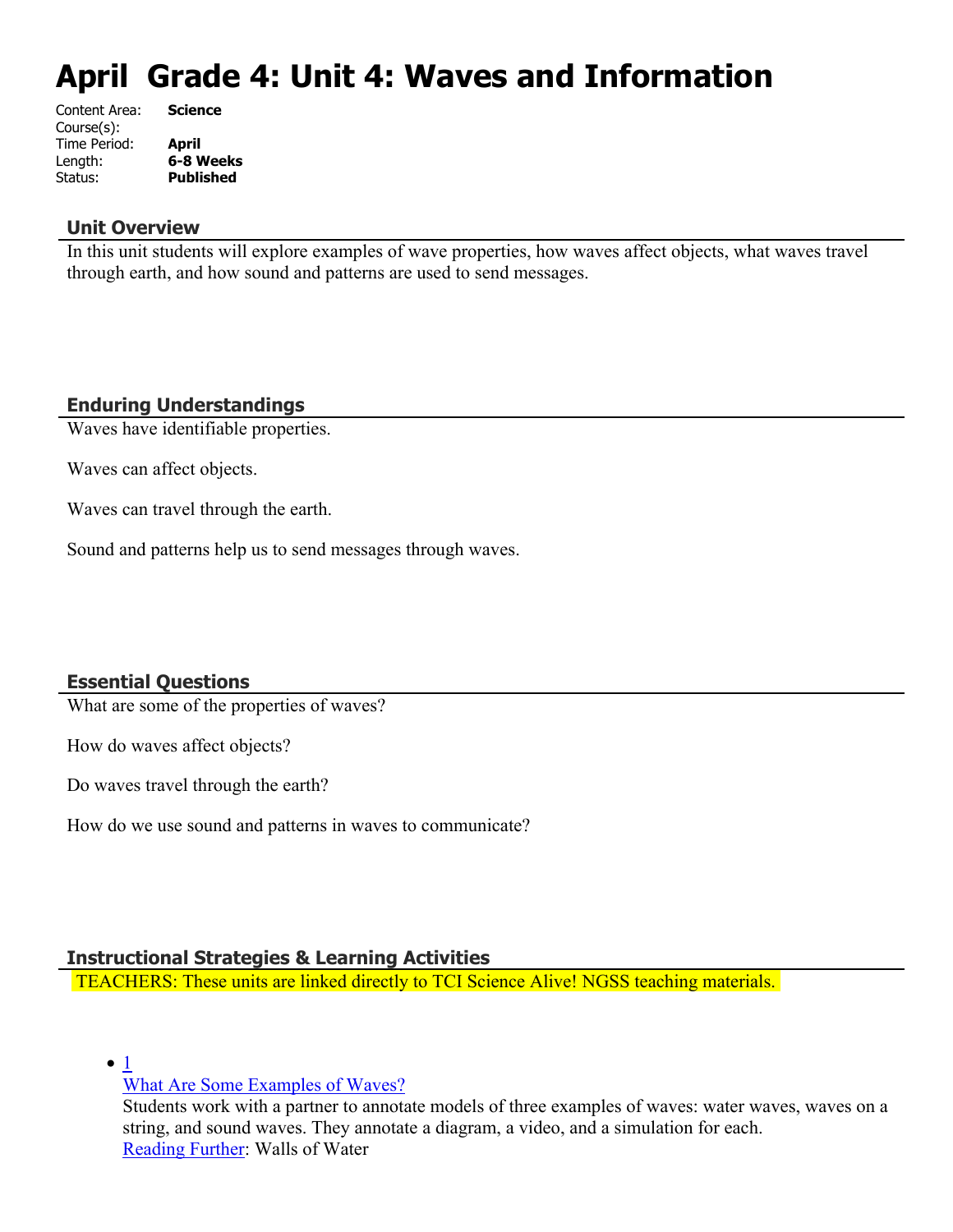$\bullet$  [2](https://subscriptions.teachtci.com/shared/programs/155/lessons/1531/slide_shows)

# [What Are Some Properties of Waves?](https://subscriptions.teachtci.com/shared/programs/155/lessons/1531/slide_shows)

Students develop a model that describes the patterns of waves. Then, using objects and diagrams, they model the properties of amplitude and wavelength. Finally, they act out these properties. [Reading Further](https://subscriptions.teachtci.com/shared/sections/12003?program_id=155&student_view=true): Doing the Wave

### $\bullet$   $\underline{3}$  $\underline{3}$  $\underline{3}$

### [How Do Waves Affect Objects?](https://subscriptions.teachtci.com/shared/programs/155/lessons/1532/slide_shows)

Students observe videos showing water waves, waves on a string, and sound waves. They discuss what causes these waves and what effects the waves have on objects. They present their findings to the class. [Reading Further](https://subscriptions.teachtci.com/shared/sections/12014?program_id=155&student_view=true): Boom!

# $\bullet$  [4](https://subscriptions.teachtci.com/shared/programs/155/lessons/1533/slide_shows)

# [Which Waves Travel Through Earth?](https://subscriptions.teachtci.com/shared/programs/155/lessons/1533/slide_shows)

Students use their bodies to model how Earth's crust moves during three types of seismic waves that occur during earthquakes. They compare seismic waves and play a game. [Reading Further](https://subscriptions.teachtci.com/shared/sections/12039?program_id=155&student_view=true): Protecting People from Tsunamis

# $\bullet$  [5](https://subscriptions.teachtci.com/shared/programs/155/lessons/1534/slide_shows)

### [How Can Sound Waves Be Used to Send Messages?](https://subscriptions.teachtci.com/shared/programs/155/lessons/1534/slide_shows) Students use patterns of sound to communicate information about geometry concepts. [Reading Further](https://subscriptions.teachtci.com/shared/sections/12046?program_id=155&student_view=true): The Loneliest Whale in the World

[6](https://subscriptions.teachtci.com/shared/programs/155/lessons/1535/slide_shows)

# [How Can Patterns Be Used to Send Messages?](https://subscriptions.teachtci.com/shared/programs/155/lessons/1535/slide_shows)

Students act as engineers to design digital devices that send secret messages. They determine which device works best.

[Reading Further](https://subscriptions.teachtci.com/shared/sections/12053?program_id=155&student_view=true): The Artist Behind Morse Code

# **Integration of Career Readiness, Life Literacies and Key Skills**

Students explore the career of engineers.

| CRP.K-12.CRP2   | Apply appropriate academic and technical skills.                                                                                                                      |
|-----------------|-----------------------------------------------------------------------------------------------------------------------------------------------------------------------|
| TECH.9.4.5.CT.4 | Apply critical thinking and problem-solving strategies to different types of problems such<br>as personal, academic, community and global (e.g., 6.1.5. Civics CM.3). |
| CRP.K-12.CRP5   | Consider the environmental, social and economic impacts of decisions.                                                                                                 |
| CRP.K-12.CRP4   | Communicate clearly and effectively and with reason.                                                                                                                  |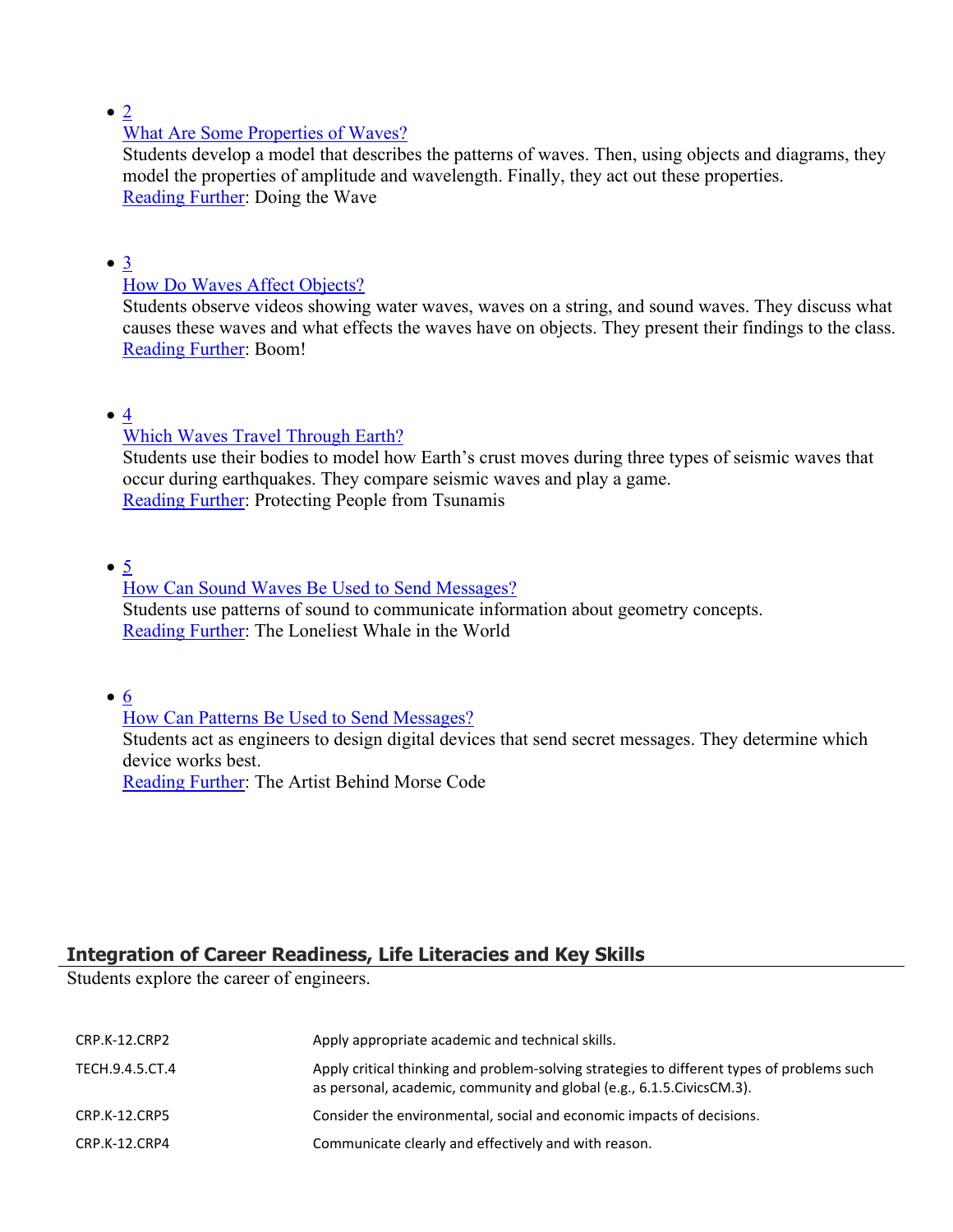| TECH.9.4.5.CT.1      | Identify and gather relevant data that will aid in the problem-solving process (e.g.,<br>2.1.5.EH.4, 4-ESS3-1, 6.3.5.CivicsPD.2).                    |
|----------------------|------------------------------------------------------------------------------------------------------------------------------------------------------|
| CRP.K-12.CRP11       | Use technology to enhance productivity.                                                                                                              |
| <b>CRP.K-12.CRP9</b> | Model integrity, ethical leadership and effective management.                                                                                        |
| TECH.9.4.5.IML.1     | Evaluate digital sources for accuracy, perspective, credibility and relevance (e.g., Social<br>Studies Practice - Gathering and Evaluating Sources). |
| CRP.K-12.CRP8        | Utilize critical thinking to make sense of problems and persevere in solving them.                                                                   |
| WRK.9.2.5.CAP.1      | Evaluate personal likes and dislikes and identify careers that might be suited to personal<br>likes.                                                 |
| <b>CRP.K-12.CRP7</b> | Employ valid and reliable research strategies.                                                                                                       |
| WRK.9.2.5.CAP.2      | Identify how you might like to earn an income.                                                                                                       |
|                      | An individual's passions, aptitude and skills can affect his/her employment and earning<br>potential.                                                |
| WRK.9.2.5.CAP.3      | Identify qualifications needed to pursue traditional and non-traditional careers and<br>occupations.                                                 |
| <b>CRP.K-12.CRP1</b> | Act as a responsible and contributing citizen and employee.                                                                                          |
| CRP.K-12.CRP12       | Work productively in teams while using cultural global competence.                                                                                   |

# **Technology and Design Integration**

-Online games for each unit

- -Generation Genius
- -Bill Nye
- -Brainpop
- -TCI website

| TECH.8.1.5.A.CS1  | Understand and use technology systems                                                                                                                                                                        |
|-------------------|--------------------------------------------------------------------------------------------------------------------------------------------------------------------------------------------------------------|
|                   | Engineering design is a systematic and creative process of communicating and<br>collaborating to meet a design challenge. Often, several design solutions exist, each better<br>in some way than the others. |
| CS.3-5.8.1.5.NI.1 | Develop models that successfully transmit and receive information using both wired and<br>wireless methods.                                                                                                  |
| CS.3-5.8.1.5.DA.1 | Collect, organize, and display data in order to highlight relationships or support a claim.                                                                                                                  |
|                   | Computing devices may be connected to other devices to form a system as a way to<br>extend their capabilities.                                                                                               |
| CS.3-5.8.2.5.ED.3 | Follow step by step directions to assemble a product or solve a problem, using appropriate<br>tools to accomplish the task.                                                                                  |
| CS.3-5.8.2.5.ED.4 | Explain factors that influence the development and function of products and systems (e.g.,<br>resources, criteria, desired features, constraints).                                                           |
| CS.3-5.8.2.5.ED.1 | Explain the functions of a system and its subsystems.                                                                                                                                                        |
| CS.3-5.8.2.5.ED.2 | Collaborate with peers to collect information, brainstorm to solve a problem, and evaluate<br>all possible solutions to provide the best results with supporting sketches or models.                         |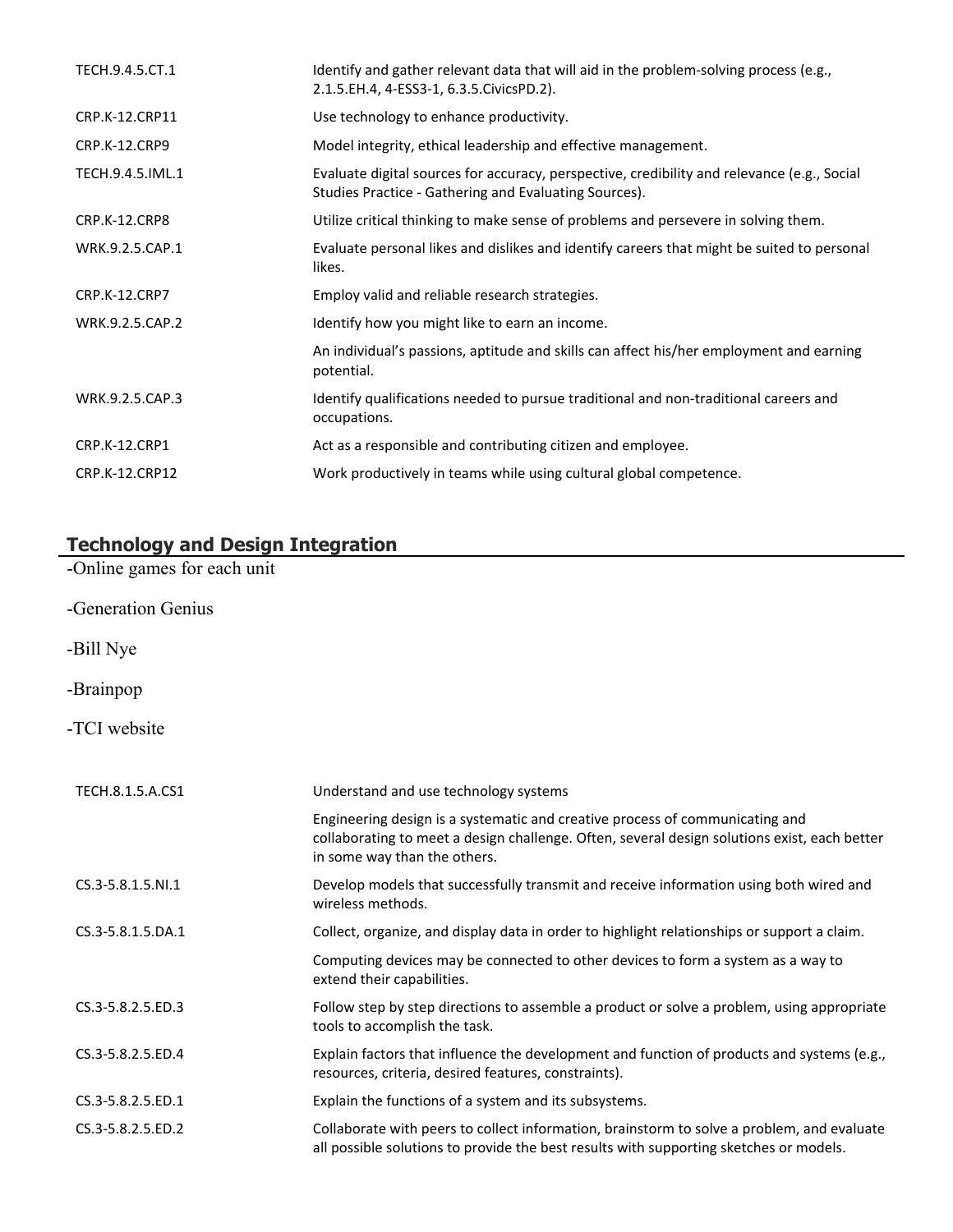|                   | Information needs a physical or wireless path to travel to be sent and received.                                               |
|-------------------|--------------------------------------------------------------------------------------------------------------------------------|
| CS.3-5.8.2.5.ED.6 | Evaluate and test alternative solutions to a problem using the constraints and trade-offs<br>identified in the design process. |
| TECH.8.1.5.A.1    | Select and use the appropriate digital tools and resources to accomplish a variety of tasks<br>including solving problems.     |
| TECH.8.1.5.A.CS2  | Select and use applications effectively and productively.                                                                      |

# **Interdisciplinary Connections**

| LA.W.4.7  | Conduct short research projects that build knowledge through investigation of different<br>aspects of a topic.                                                                                                                      |
|-----------|-------------------------------------------------------------------------------------------------------------------------------------------------------------------------------------------------------------------------------------|
| LA.W.4.8  | Recall relevant information from experiences or gather relevant information from print<br>and digital sources; take notes and categorize information, and provide a list of sources.                                                |
| LA.RF.4.3 | Know and apply grade-level phonics and word analysis skills in decoding and encoding<br>words.                                                                                                                                      |
| LA.W.4.9  | Draw evidence from literary or informational texts to support analysis, reflection, and<br>research.                                                                                                                                |
| LA.RF.4.4 | Read with sufficient accuracy and fluency to support comprehension.                                                                                                                                                                 |
| LA.L.4.2  | Demonstrate command of the conventions of standard English capitalization, punctuation,<br>and spelling when writing.                                                                                                               |
| LA.RI.4.4 | Determine the meaning of general academic and domain-specific words or phrases in a<br>text relevant to a grade 4 topic or subject area.                                                                                            |
| LA.RI.4.1 | Refer to details and examples in a text and make relevant connections when explaining<br>what the text says explicitly and when drawing inferences from the text.                                                                   |
| LA.SL.4.1 | Engage effectively in a range of collaborative discussions (one-on-one, in groups, and<br>teacher-led) with diverse partners on grade 4 topics and texts, building on others' ideas<br>and expressing their own clearly.            |
| LA.SL.4.2 | Paraphrase portions of a text read aloud or information presented in diverse media and<br>formats (e.g., visually, quantitatively, and orally).                                                                                     |
| LA.W.4.2  | Write informative/explanatory texts to examine a topic and convey ideas and information<br>clearly.                                                                                                                                 |
| LA.L.4.4  | Determine or clarify the meaning of unknown and multiple-meaning words and phrases<br>based on grade 4 reading and content, choosing flexibly from a range of strategies.                                                           |
| LA.SL.4.4 | Report on a topic or text, tell a story, or recount an experience in an organized manner,<br>using appropriate facts and relevant, descriptive details to support main ideas or themes;<br>speak clearly at an understandable pace. |
| LA.SL.4.5 | Add audio recordings and visual displays to presentations when appropriate to enhance<br>the development of main ideas or themes.                                                                                                   |
| LA.L.4.1  | Demonstrate command of the conventions of standard English grammar and usage when<br>writing or speaking.                                                                                                                           |
| LA.RI.4.2 | Determine the main idea of a text and explain how it is supported by key details;<br>summarize the text.                                                                                                                            |
| LA.RI.4.3 | Explain events, procedures, ideas, or concepts in a historical, scientific, or technical text,<br>including what happened and why, based on specific information in the text.                                                       |
| LA.RI.4.5 | Describe the overall structure (e.g., chronology, comparison, cause/effect,<br>problem/solution) of events, ideas, concepts, or information in a text or part of a text.                                                            |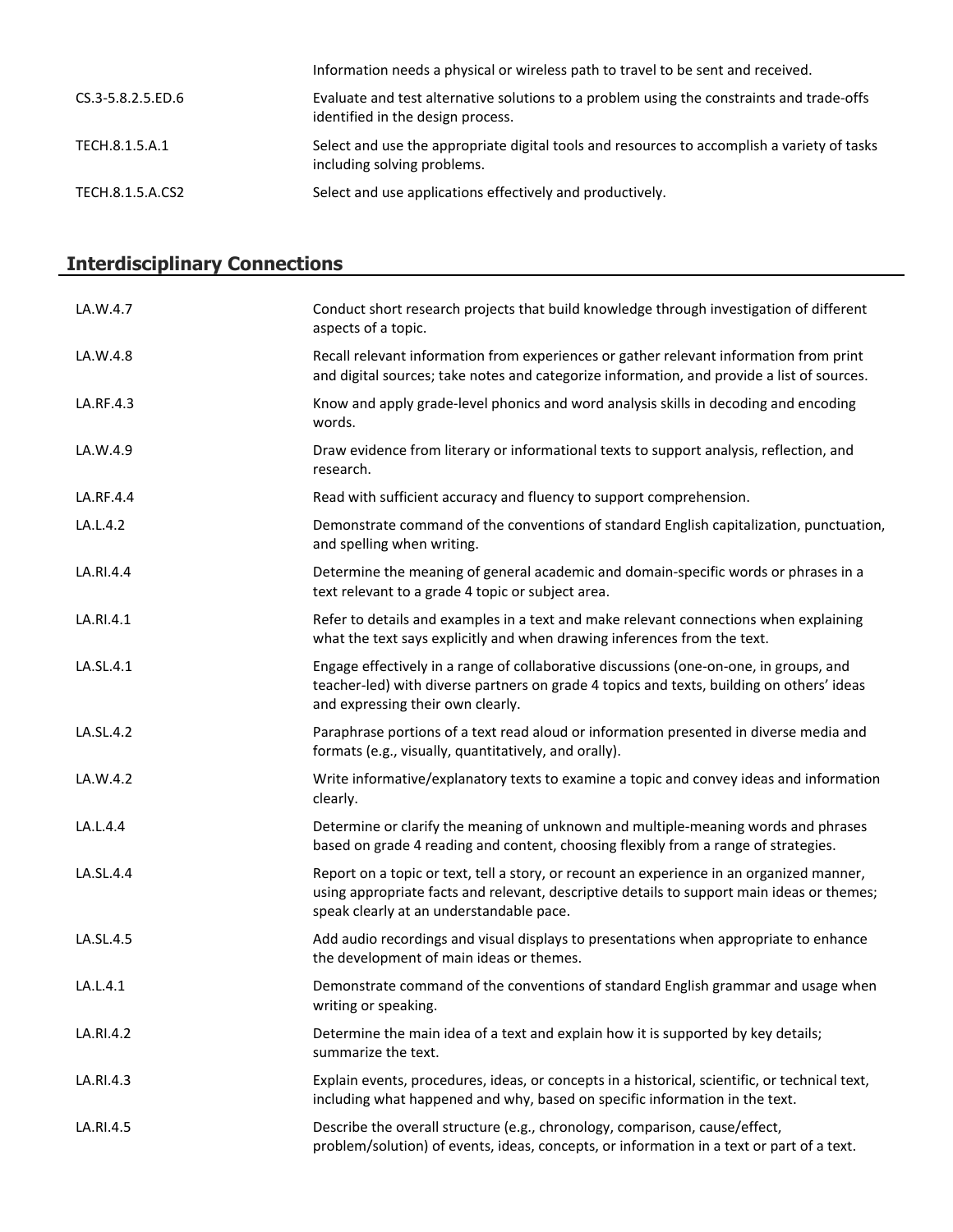| LA.RI.4.6  | Compare and contrast a firsthand and secondhand account of the same event or topic;<br>describe the differences in focus and the information provided.                                                                                                                                                                                                  |
|------------|---------------------------------------------------------------------------------------------------------------------------------------------------------------------------------------------------------------------------------------------------------------------------------------------------------------------------------------------------------|
| LA.RI.4.7  | Interpret information presented visually, orally, or quantitatively (e.g., in charts, graphs,<br>diagrams, time lines, animations, or interactive elements on Web pages) and explain how<br>the information contributes to an understanding of the text in which it appears.                                                                            |
| LA.RI.4.8  | Explain how an author uses reasons and evidence to support particular points in a text.                                                                                                                                                                                                                                                                 |
| LA.W.4.4   | Produce clear and coherent writing in which the development and organization are<br>appropriate to task, purpose, and audience. (Grade-specific expectations for writing types<br>are defined in standards 1-3 above.)                                                                                                                                  |
| LA.RI.4.9  | Integrate and reflect on (e.g., practical knowledge, historical/cultural context, and<br>background knowledge) information from two texts on the same topic in order to write or<br>speak about the subject knowledgeably.                                                                                                                              |
| LA.W.4.5   | With guidance and support from peers and adults, develop and strengthen writing as<br>needed by planning, revising, and editing.                                                                                                                                                                                                                        |
| LA.L.4.6   | Acquire and use accurately grade-appropriate general academic and domain-specific<br>words and phrases, including those that signal precise actions, emotions, or states of<br>being (e.g., quizzed, whined, stammered) and that are basic to a particular topic (e.g.,<br>wildlife, conservation, and endangered when discussing animal preservation). |
| LA.W.4.6   | With some guidance and support from adults, use technology, including the Internet, to<br>produce and publish writing as well as to interact and collaborate with others;<br>demonstrate sufficient command of keyboarding skills to type a minimum of one page in a<br>single sitting.                                                                 |
| LA.RI.4.10 | By the end of year, read and comprehend literary nonfiction at grade level text-complexity<br>or above, with scaffolding as needed.                                                                                                                                                                                                                     |
| LA.L.4.3   | Use knowledge of language and its conventions when writing, speaking, reading, or<br>listening.                                                                                                                                                                                                                                                         |
| LA.W.4.10  | Write routinely over extended time frames (time for research, reflection,<br>metacognition/self-correction and revision) and shorter time frames (a single sitting or a<br>day or two) for a range of discipline-specific tasks, purposes, and audiences.                                                                                               |

# **Differentiation**

- Understand that gifted students, just like all students, come to school to learn and be challenged.
- Pre-assess your students. Find out their areas of strength as well as those areas you may need to address before students move on.
- Consider grouping gifted students together for at least part of the school day.
- Plan for differentiation. Consider pre-assessments, extension activities, and compacting the curriculum.
- Use phrases like "You've shown you don't need more practice" or "You need more practice" instead of words like "qualify" or "eligible" when referring to extension work.
- Encourage high-ability students to take on challenges. Because they're often used to getting good grades, gifted students may be risk averse.

# **Definitions of Differentiation Components**:

- o Content the specific information that is to be taught in the lesson/unit/course of instruction.
- o Process how the student will acquire the content information.
- o Product how the student will demonstrate understanding of the content.
- o Learning Environment the environment where learning is taking place including physical location and/or student grouping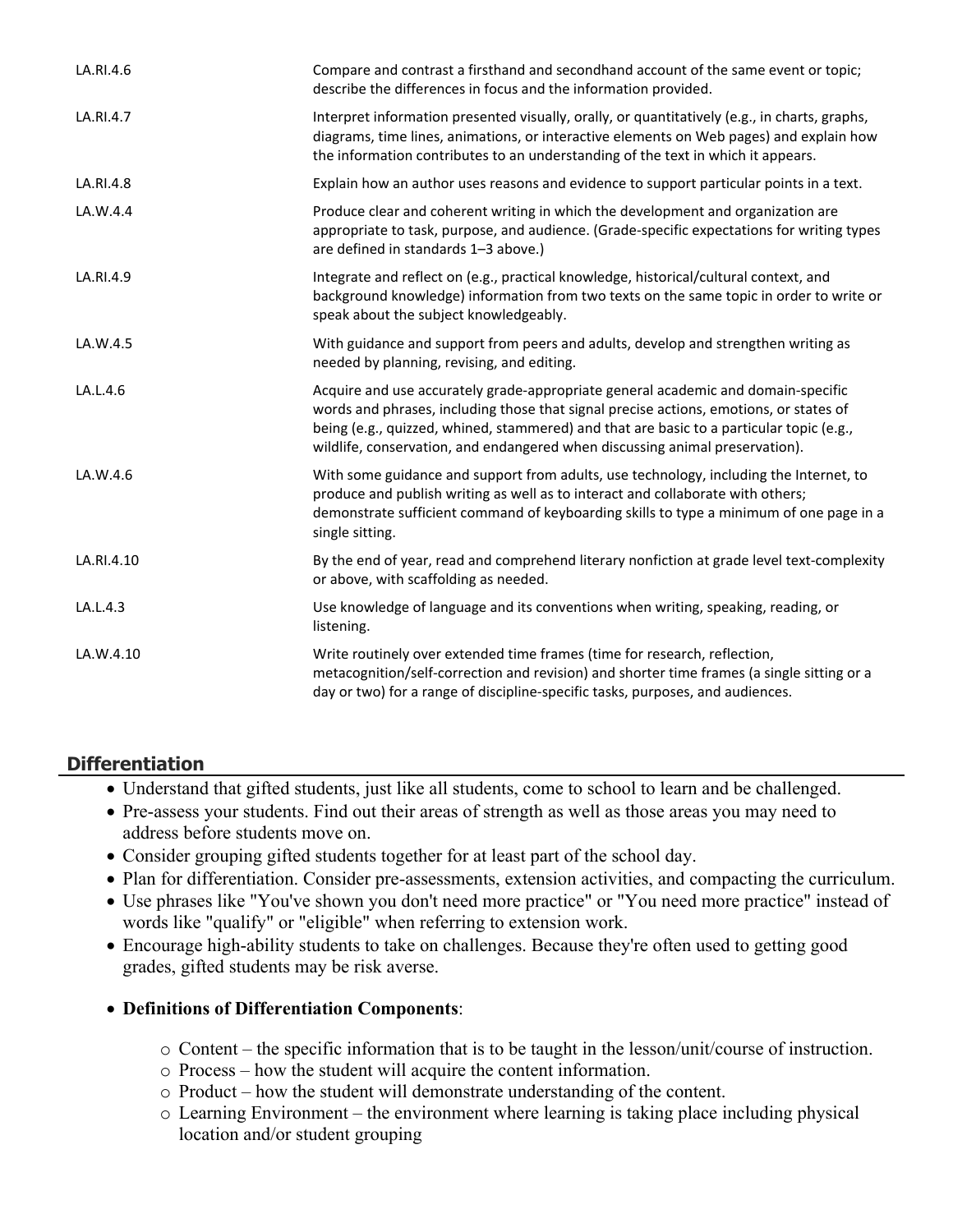### **Differentiation occurring in this unit:**

Utilize differentiation suggestions in the TCI Science Alive! program for enrichment and support.

### **Modifications & Accommodations**

Refer to QSAC EXCEL SMALL SPED ACCOMMOCATIONS spreadsheet in this discipline.

### **Modifications and Accommodations used in this unit:**

Utilize 504 and IEP accommodations where required.

#### **Benchmark Assessments**

**Benchmark Assessments** are given periodically (e.g., at the end of every quarter or as frequently as once per month) throughout a school year to establish baseline achievement data and measure progress toward a standard or set of academic standards and goals.

#### **Schoolwide Benchmark assessments:**

Aimsweb benchmarks 3X a year

Linkit Benchmarks 3X a year

DRA

### **Additional Benchmarks used in this unit:**

-End of unit assessments

-Online quizzes

-TCI packet responses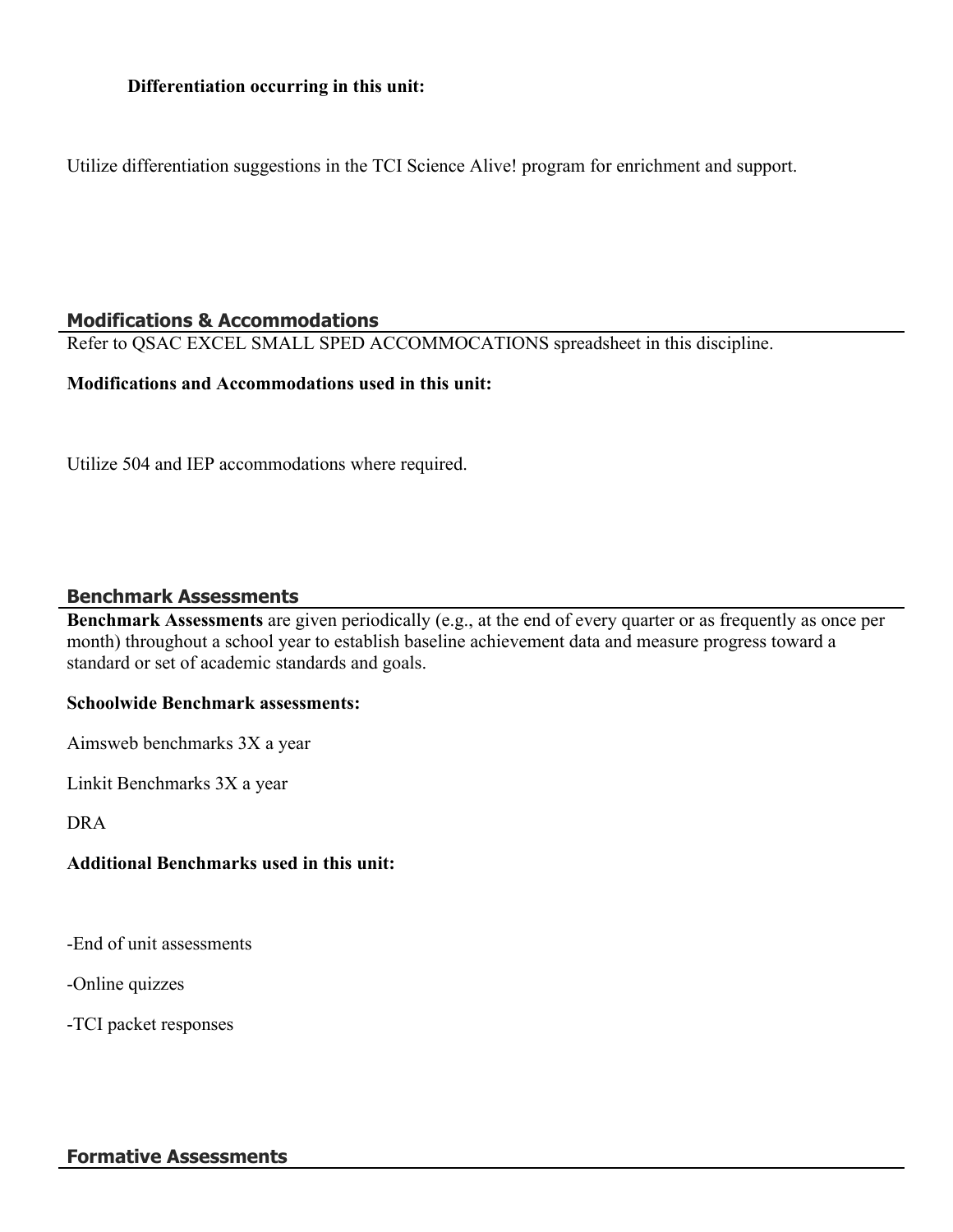Assessment allows both instructor and student to monitor progress towards achieving learning objectives, and can be approached in a variety of ways. **Formative assessment** refers to tools that identify misconceptions, struggles, and learning gaps along the way and assess how to close those gaps. It includes effective tools for helping to shape learning, and can even bolster students' abilities to take ownership of their learning when they understand that the goal is to improve learning, not apply final marks (Trumbull and Lash, 2013). It can include students assessing themselves, peers, or even the instructor, through writing, quizzes, conversation, and more. In short, formative assessment occurs throughout a class or course, and seeks to improve student achievement of learning objectives through approaches that can support specific student needs (Theal and Franklin, 2010, p. 151).

### **Formative Assessments used in this unit:**

TCI worksheets, quizzes

Discussion

Teacher observation

Labs and Hands on activities

# **Summative Assessments**

**Summative assessments** evaluate student learning, knowledge, proficiency, or success at the conclusion of an instructional period, like a unit, course, or program. Summative assessments are almost always formally graded and often heavily weighted (though they do not need to be). Summative assessment can be used to great effect in conjunction and alignment with formative assessment, and instructors can consider a variety of ways to combine these approaches.

### **Summative assessments for this unit:**

Unit assessments in the TCI program

# **Instructional Materials**

Materials for labs indicated in TCI program